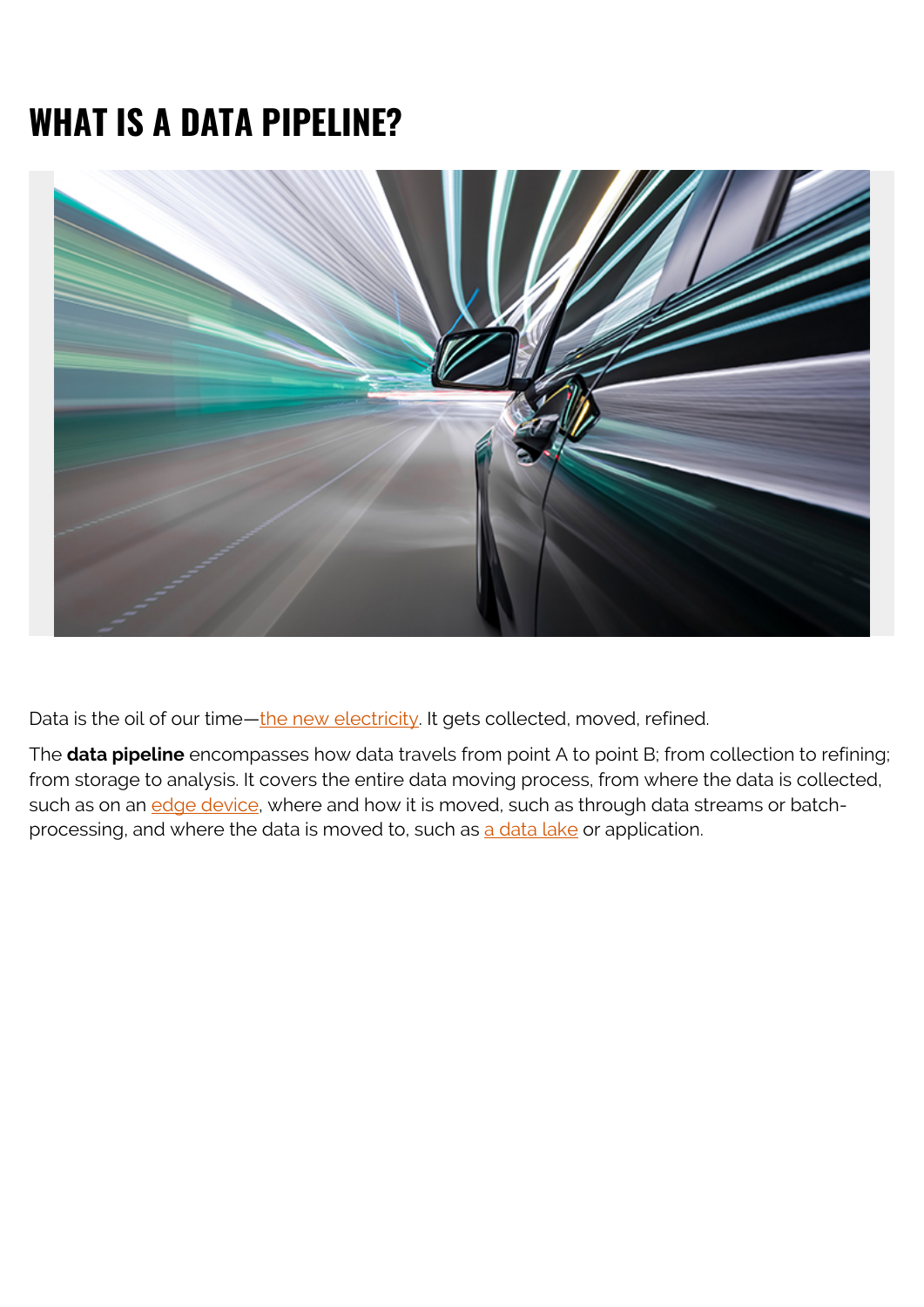

### **Data Pipeline**

How data is moved



The data pipeline should seamlessly get data to where

it is going and allow the flow of business to run smoothly. If the pipeline gets held up, quarterly reports can be missed, KPIs uninformed, user behaviour not processed, ad revenue lost, etc. Good pipelines can be the lifeblood of an organization.

It used to be that trustworthy members on teams were the endpoints to send this information from one point to another. In today's world, there are [reliable software systems that move the data](https://blogs.bmc.com/it-solutions/control-m.html) [around](https://blogs.bmc.com/it-solutions/control-m.html). A good pipeline will get your data from its source to its destination timely and securely.

### **Data processing: streamed or batched?**

Data can be processed in a few ways, but [streaming and batching](https://blogs.bmc.com/blogs/batch-processing-stream-processing-real-time/) are the most common.

**Streamed data** gets moved from A to B in near real-time. It is a form of reactive programming, and the data stream gets triggered upon a specific user event.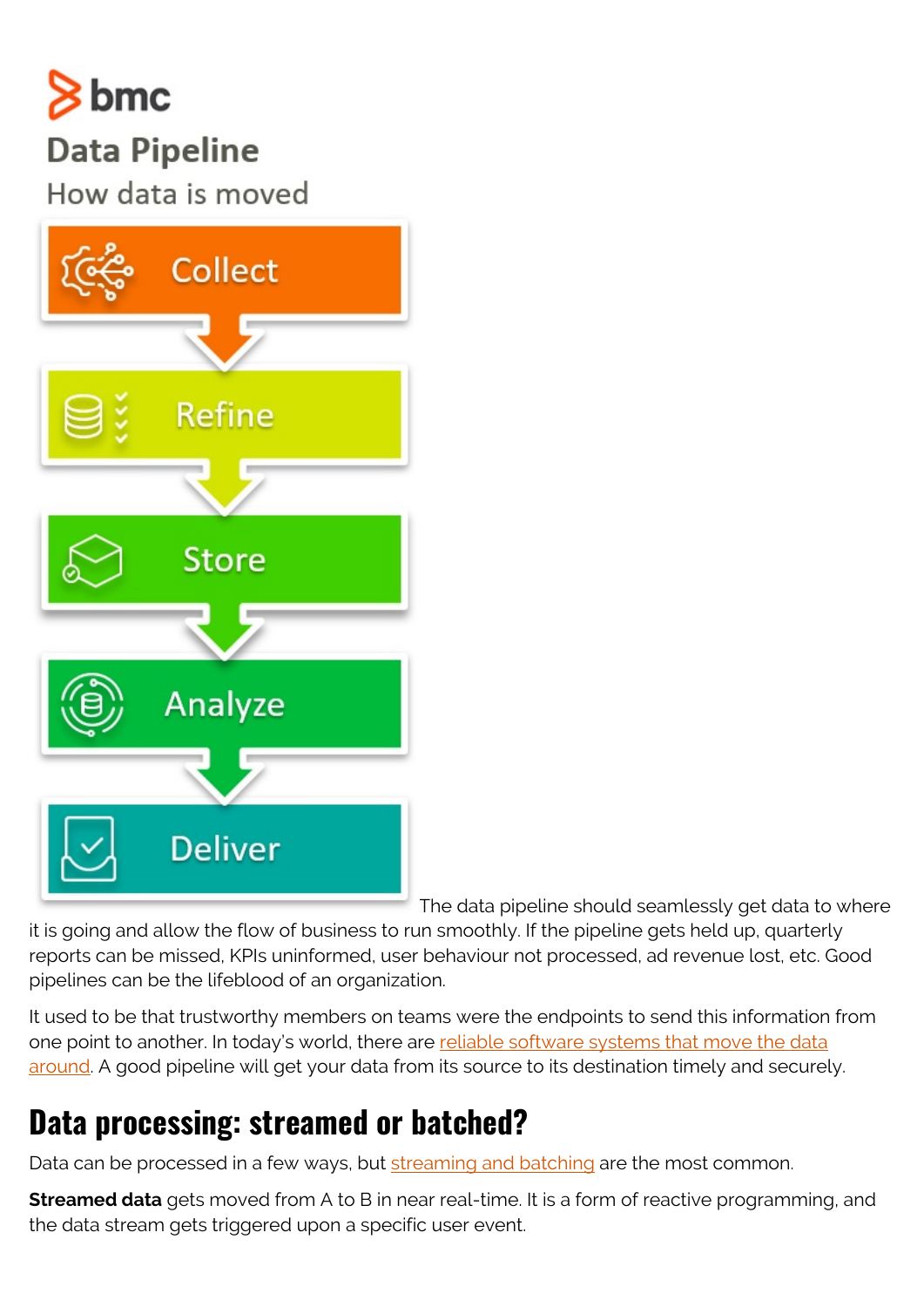When a user posts on Twitter, the tweet is a part of a data stream that gets submitted to the user profile and gets moved immediately to a sort of "global access" data viewing area so all users can see the Tweet. [When Twitter runs a fact-check on President Trump,](https://www.washingtonpost.com/technology/2020/05/26/trump-twitter-label-fact-check/) it is processing the tweet as a piece of data through a stream, combined with a micro-service, to offer the analysis.

**Batch processing** is good for processing high volumes of data. Its endpoints can wait a day, a week, a month for the information, so the data can get moved at scheduled times.

Examples of [data that gets batched](https://blogs.bmc.com/blogs/what-is-batch-processing-batch-processing-explained/) might be end-of-quarter reports or marketing data—data that isn't needed immediately. Data that is used for analysis, where the analysts wish to do a one-time, or infrequent, detailed report on something can be batched.

### **Data transformations**

Data in the pipeline doesn't have to be transformed. But, if transformations do occur, they'll be part of the data pipeline. Data transformations can be of many, many kinds. Data transformations might convert Word documents and PDF file formats submitted by a user to raw text documents for uniform storage in a data lake.

Transformed data could be something as simple as changing the data type from an integer value to a string value. It could be something more complex, where picture data gets classified as Emotional Indicator for marketing, Striking Visuals for the video content team, and Contains a Plant for the image classification team. The picture can get mixed and mangled, chopped and distorted, partitioned so it arrives at each party the way they wish to receive it.

### **Destinations**

Whether the data is streamed or batched, and how it is transformed, depends on where that data is heading. The medium is the message, and the destination is the medium in which that data is presented.

Whether the data is used on a personal device to view the stats of a ball game, processed for facial recognition, compiled for a quarterly report, or prepared to train a machine learning model, data is passed around and arrives at a destination, presented in a format appealing to a reader. And that appealing format is often helped by [data visualization techniques.](https://blogs.bmc.com/blogs/data-visualization/)

#### **Data pipeline use cases**

Not every business needs to do it and not every application requires a pipeline. Data pipelines are feature specific. The kinds of features that may require a data pipeline are ones that:

- 1. Store large amounts of data.
- 2. Acquire data from multiple sources.
- 3. Store data in [the cloud.](https://blogs.bmc.com/blogs/public-private-hybrid-cloud/)
- 4. Require quick access for analysis or reporting.

Each major cloud provider has its own tools to help build a data pipeline.